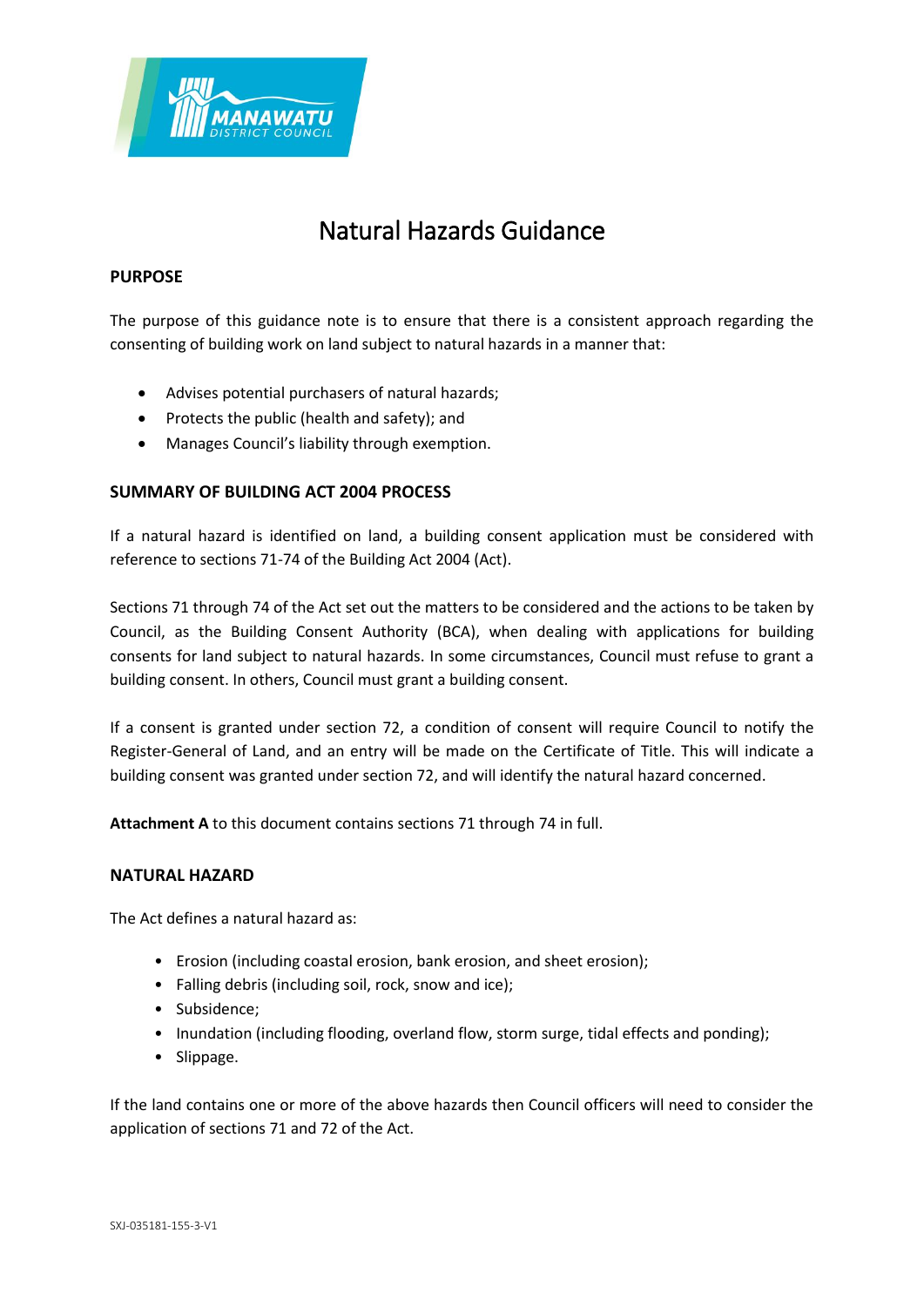This assessment should occur on a case by case basis. Council officers must adopt a common-sense approach, as noted in *Logan v Auckland City Council:<sup>1</sup>*

*"…in determining whether the statutory risk threshold under [sections 71(1)(a) and section 72(b)] has been reached, and what will be adequate provision to protect the land under [section 71(2)], given too, that adequate provision for protection does not require the elimination of any possibility in all conceivable circumstances of inundation or other relevant hazard, a territorial authority can be expected to take a common sense approach. Whether the risk is at the level and frequency to justify the expense and other implications of making adequate provision to protect the land, and if not, to require a warning notice which is a blot on the title and may have significant implications, will always require a sensible assessment involving consideration of fact and degree."*

## **WHAT BUILDINGS ARE AFFECTED?**

All new buildings and major alterations, regardless of use (i.e. residential and commercial) are affected by sections 71-74 of the Act. The nature of the alterations (i.e. whether they are minor or not) is assessed on a case-by-case basis.

The following factors guide Council officers and are considered major alterations:

- An increase of more than 20m<sup>2</sup> to the floor area of the building;
- The alteration affects more than 30% of the existing floor area of the building; or
- An addition which forms part of an alteration which increases the effect of the natural hazard on the existing building.

Building consents for building work such as a bund to protect against flooding or a barrier pile wall to protect against land instability will not result in a section 73 notice against the land.

## **SECTION 71**

Pursuant to section 71(1) of the Act, Council, as the BCA, must refuse to grant a building consent for the construction of a building, or major alterations to a building if:

- The land on which the building work is to be carried out is subject to or is likely to be subject to 1 or more natural hazards; or
- The building work is likely to accelerate, worsen or result in a natural hazard on that land or any other property.

Building work may take place, if:

- The natural hazard is sufficiently remote from the building work (see below);
- The overland flow, or other natural hazard the land is subject to, is deemed not to be a natural hazard, such as in the case of a constructed or designed overland flow path.

 $\overline{\phantom{a}}$ 1 *Logan v Auckland City Council* CA243/99 (9 March 2000) at [33].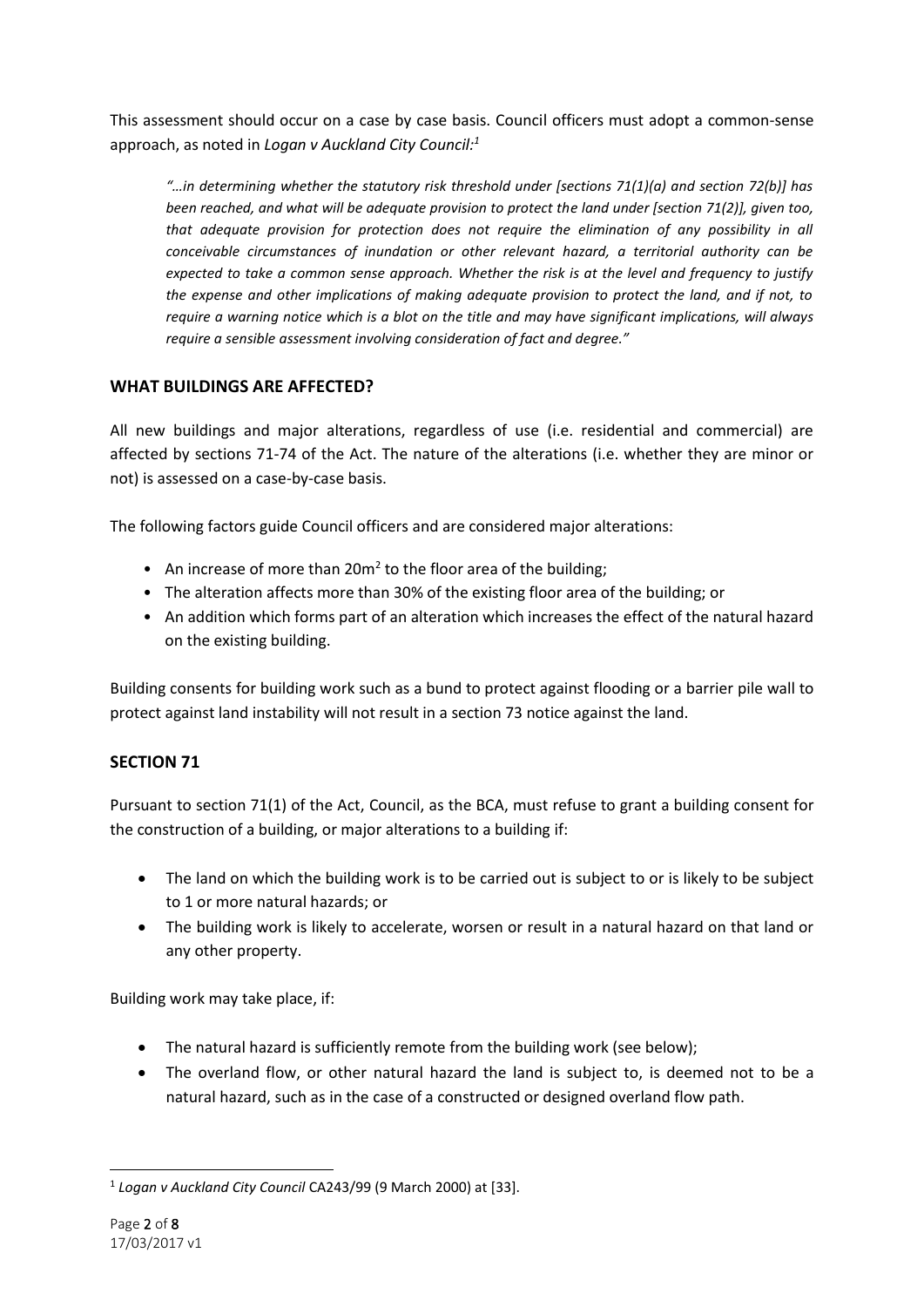However, under section 71(2) of the Act, the BCA must grant a building consent if it is satisfied that 'adequate provision' has been made, or will be made, to:

- Protect the land, building work or other property from the natural hazard(s); or
- Restore any damage to that land or other property as a result of the building work.

## **Subject to, or likely to be subject to, a natural hazard?**

The provisions of sections 71 and 72 primarily relate to the land which is subject to a natural hazard. The preliminary consideration is whether the land is subject to a natural hazard, not the building itself.

Case law indicates that "the land" is to be interpreted as meaning "the land intimately connected with the building". In *Auckland City Council v Logan<sup>2</sup>*, the meaning of "the land" in section 36(1)(a) of the Building Act 1991 was discussed as follows:

*"When the statute refers, as it does, to 'the land on which the building work is to take place', is it referring to the area contiguous to the building or to the land in general? Plainly, the circumstances may vary greatly. The 'land' may be a 1000-acre property, on which a new house is to be built. The house may be far away from any potential inundation. Or, as here, the site may be a smallish suburban one, which is earmarked for higher density use, and it is difficult to disassociate the building from the entire parcel of land."*

Council takes the view that if the natural hazard comes within 10 metres of the proposed building, the natural hazard will need to be assessed by reference to sections 71 and 72 of the Act. In doing so, Council officers will need to determine what distance around the proposed building will need to be protected from the natural hazard to avoid a section 73 notice being issued. The 10-metre set back is in this sense a trigger for Council to turn its mind to the issue of the actual distance required to protect the land intimately connected with the building. It is not intended to limit Council's assessment of the natural hazard, with each matter being considered on a case-by-case basis.

Applications for building consent on land which is subject to one or more hazards may be required to be accompanied by an expert report. The report should include an assessment of the impact or effect of the natural hazard on both the land and the proposed building.

Assessment of the protected area of land within 10 metres outside the perimeter of the building is dependent upon:

- the risk;
- the nature of the natural hazard affecting the building site; and
- any proposed work to protect the land on which the building work is proposed to be located.

Note: associated site works may also require protection.

### **Adequate Provision**

 $\overline{\phantom{a}}$ <sup>2</sup> HC Auckland AP77/99.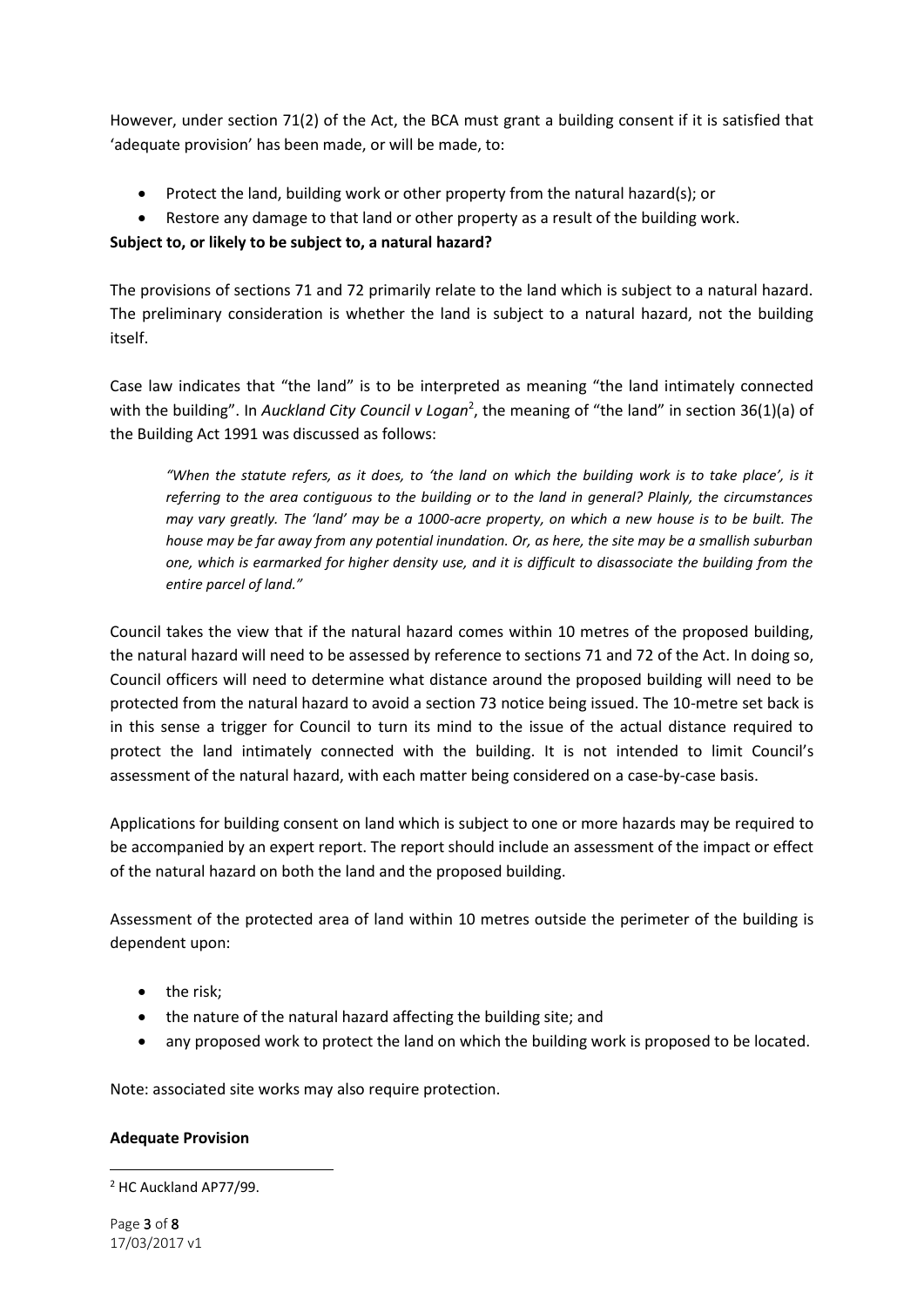Building work that meets the requirements of section 71(2) of the Act can be processed by Council without the need for a section 73 notice on the Certificate of Title.

In order to demonstrate that 'adequate' provision has been made to protect from the natural hazard or restore any damage, applicants may be required to provide a site specific report from a suitably qualified professional. The BCA will take that report into account when deciding whether 'adequate provision' has been made, which will be determined on a case by case basis.

The report must address section  $71(2)$  of the Act and confirm that the applicable statutory requirements will be satisfied, including:

- Confirmation that suitable mitigation of the relevant natural hazard has been or will be achieved;
- Confirmation that the proposed design incorporates appropriate protection of the land, the building work, or other property and/or that any damage to the land or other property will be restored;
- Assessment of compliance with the NZ Building Code.

The applicant will need to demonstrate how adequate provision is provided to protect the proposed building site from a natural hazard or restore any damage under section 71(2) as part of the building consent application.

The design of structures to protect the land from a hazard must be supported by design and durability assessments from a suitably qualified person (e.g. a chartered professional engineer) experienced in hazard mitigation work (e.g. flood protection, geotechnical assessment and coastal protection etc.)

### **When does building work comply with section 71(2) even though a natural hazard affects the site?**

1. Flooding adjacent to a stream or river

Council will give particular consideration to building work in the proximity of rivers or streams where the width of the stream floods flow is clearly confined to the stream bed (incorporating the land adjacent to the river or stream at normal flood flow levels). In such cases, a storm event will typically flood the areas of land within the wider bed of the river or stream, but the building and the land intimately connected with the building are unaffected by the flood flow. If however, the bank of the river is prone to erosion, which has the potential of removing part of the area of land intimately connected with the dwelling, then consideration will be given to imposition of a section 73 notice.

2. Overland flow paths

Overland flows are defined as a natural hazard in terms of the Building Act. Some of these overland flows have the potential to be a major flooding event. However where overland design flows are clearly identified and confined to a specific part of the land which is protected by an easement on the relevant certificate of title, a subsequent section 73 notice is not deemed to be necessary. These overland flows are often design features as part of a stormwater network.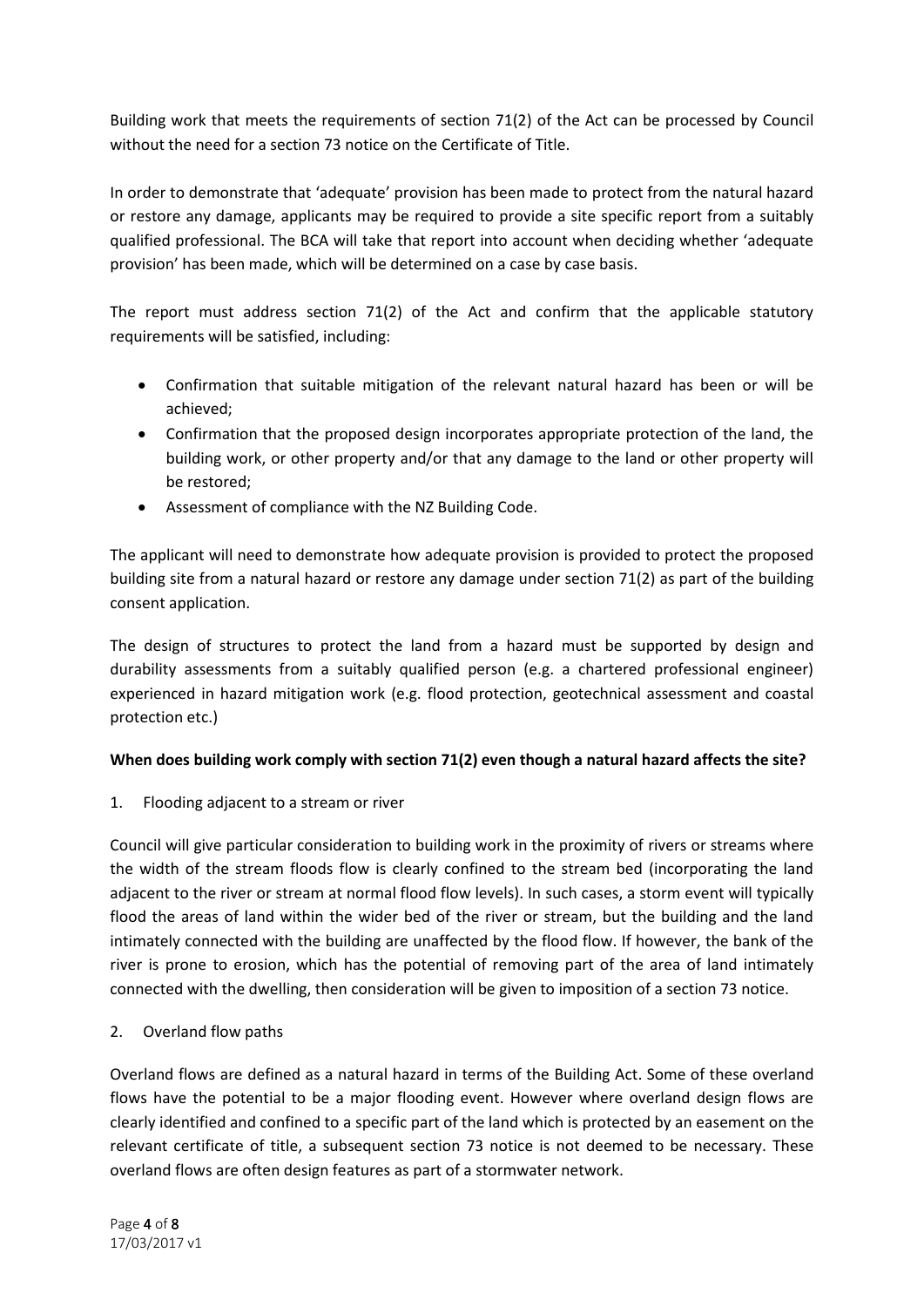Easements for overland flow paths are a desirable option as Council is able to impose a condition that the identified land must be kept clear to allow the overland flow to pass uninterrupted by structures. Such an easement can be, depending on the circumstances, regarded as a means to protect the land and building work in terms of section 71(2) of the Building Act 2004.

3. Hazard protection / building line restrictions

A section 73 condition is unlikely where the District Plan, subdivision consent, or land use consent has identified a building line restriction.

A building line restriction identified by way of a consent notice, covenant or similar means of identifying "no build areas", is intended to provide protection to the land and building work. For example, a building line restriction may prevent building work taking place on a particular part of the site because of flooding or land instability. If the building work takes place within that building line, the building consent is, depending on the circumstances, unlikely to require a section 73 notice.

## **SECTION 72**

Despite the requirements of section 71, there are instances when the BCA must grant a building consent for building work on land subject to natural hazards. The criteria are set out in section 72 of the Act. These are:

- The proposed building work will not accelerate, worsen or result in a natural hazard on the land or any other property;
- The land is subject to, or is likely to be subject to, one or more natural hazards; and
- It is reasonable to grant a waiver or modification of the Building Code in respect of the natural hazard concerned.

All three of these criteria must be satisfied before section 72 of the Act will be triggered. However, if there is no waiver or modification required to be considered by the Building Code, criteria (c) above can be regarded as having been satisfied.

If the above conditions are met, building consent must issue with the proviso that the Council must impose a condition on the consent and register a notice in accordance with section 73 of the Act. This must occur every time a building consent is issued for the land, irrespective of any notices previously registered against the property, under the Act or any other legislation.

### **Reasonable to grant a waiver**

When determining whether it is reasonable to grant a waiver or modification of the Building Code, it is necessary to consider the purpose and principles of the Act (including risk to the public and / or the building occupants), as well as the potential need to make the building more resistant to the effects of the natural hazard, if such an event was to occur.

Further, Council will take into account the following: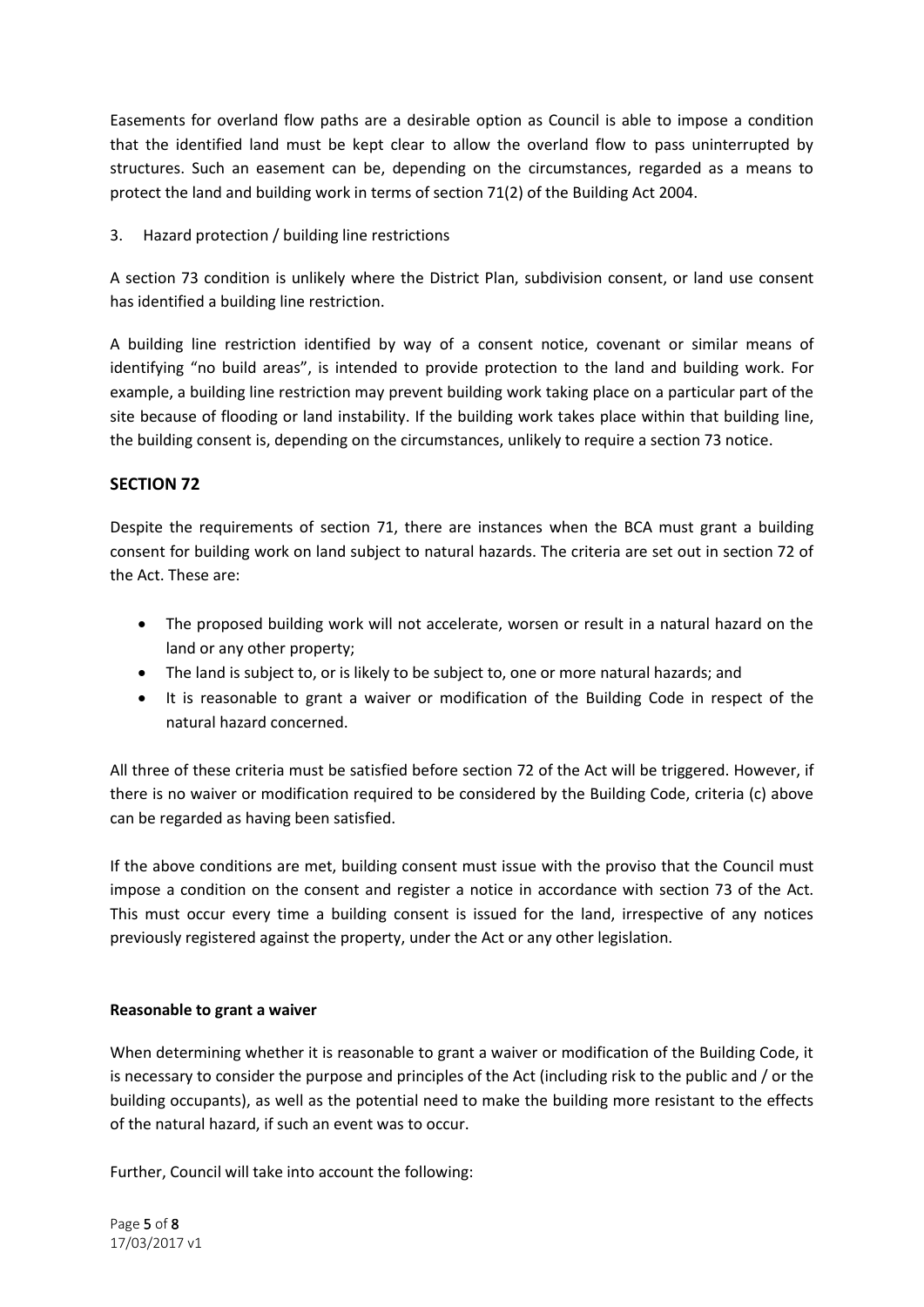- The presumption is that the hazard will not injure or take a person's life. Given that there is little or no historical evidence of injury or death associated with natural hazards occurring this tends to be a low threshold.
- While not always necessary, the reasonableness of granting a waiver or modification is enhanced if the building structure is able to resist damage when it is subject to a hazard event.
- In a number of instances there will not be a waiver or modification of the building code to grant. In these circumstances it is deemed that s72 is met.

## **SECTION 73 AND 74**

Section 73 requires a BCA which grants a building consent under section 72 to notify the Register-General of Land of the consent. On receiving notification, the Register-General will then place an entry on the title of the land, confirming that the building consent has been granted under section 72 and identifying the natural hazard concerned.

### **What is the effect of a section 73 Certificate?**

Council officers will encourage the owners of land subject to a natural hazard to obtain independent advice. This is because the owner of the land subject to a section 73 notice accepts the risk that the natural hazard affecting the site may under certain circumstances affect the proposed building work.

A notice registered on the title also protects the Council from liability associated with granting the consent under section 392 of the Act, should the building be subsequently impacted by the hazard.

The implications arising from natural hazards are not straightforward and there is a need for an owner/building consent applicant to make an informed decision. For example, registration of a section 73 notice on the certificate of title may affect the owner's ability to obtain appropriate insurance cover for the property. Care should be particularly taken where the building consent applicant is an agent acting on behalf of an owner.

For this reason Council encourages a statement from the owner that he or she has consulted with expert engineers and legal advisers and that they understand the nature of the natural hazard and the legal ramifications of a notice registered on the title under section 73 of the Act.

# **Attachment A**

### **71 Building on land subject to natural hazards**

- (1) A building consent authority must refuse to grant a building consent for construction of a building, or major alterations to a building, if—
- (a) the land on which the building work is to be carried out is subject or is likely to be subject to 1 or more natural hazards; or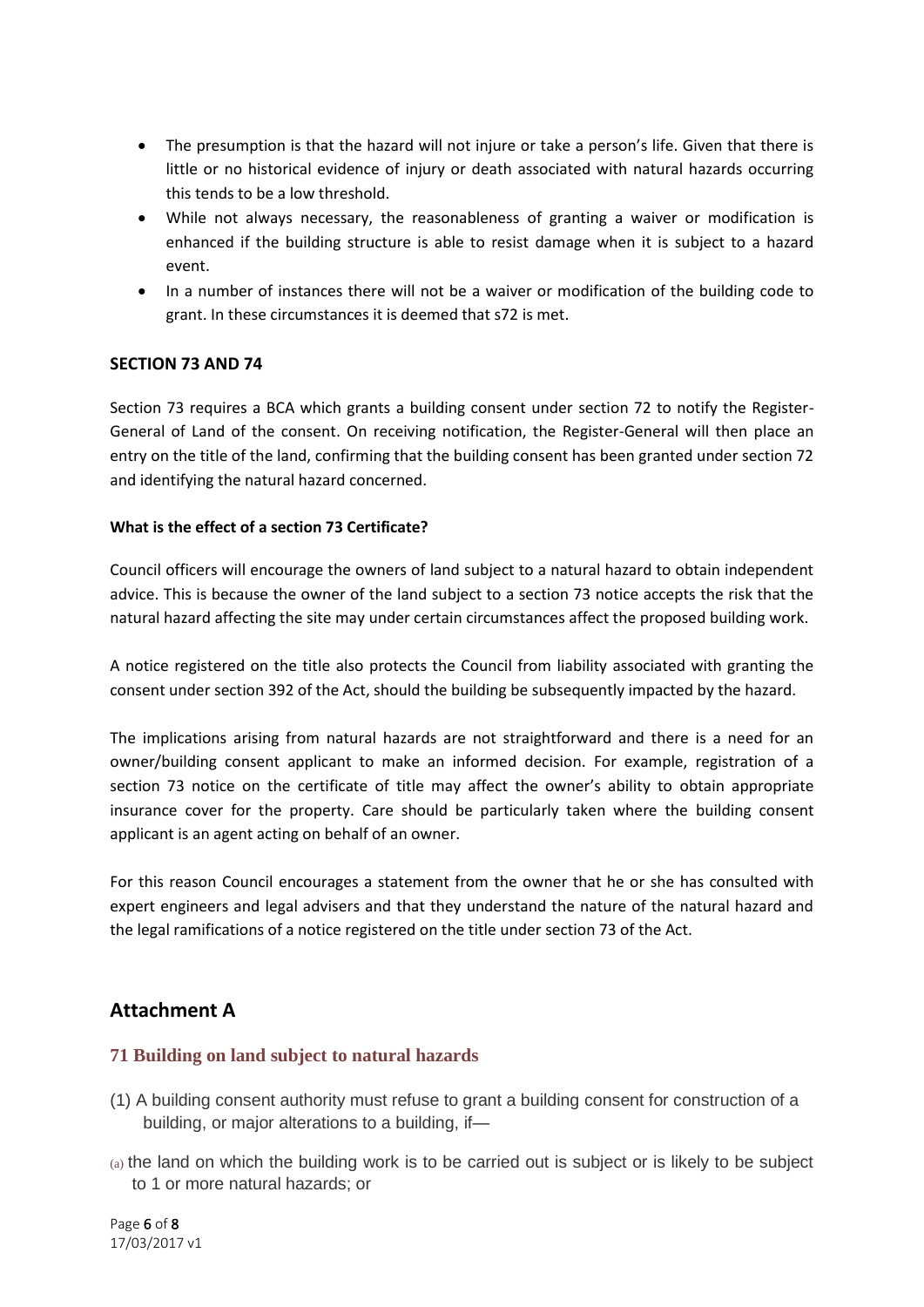- (b) the building work is likely to accelerate, worsen, or result in a natural hazard on that land or any other property.
- (2) Subsection (1) does not apply if the building consent authority is satisfied that adequate provision has been or will be made to—
- (a) protect the land, building work, or other property referred to in that subsection from the natural hazard or hazards; or
- (b) restore any damage to that land or other property as a result of the building work.
- (3) In this section and [sections 72 to 74,](http://www.legislation.govt.nz/act/public/2004/0072/latest/link.aspx?id=DLM306819#DLM306819) **natural hazard** means any of the following:
	- (a) erosion (including coastal erosion, bank erosion, and sheet erosion):
	- (b) falling debris (including soil, rock, snow, and ice):
	- (c) subsidence:
	- (d) inundation (including flooding, overland flow, storm surge, tidal effects, and ponding):
	- (e) slippage.

## **72 Building consent for building on land subject to natural hazards must be granted in certain cases**

Despite [section 71,](http://www.legislation.govt.nz/act/public/2004/0072/latest/link.aspx?id=DLM306818#DLM306818) a building consent authority that is a territorial authority must grant a building consent if the building consent authority considers that—

- (a) the building work to which an application for a building consent relates will not accelerate, worsen, or result in a natural hazard on the land on which the building work is to be carried out or any other property; and
- (b) the land is subject or is likely to be subject to 1 or more natural hazards; and

 $(c)$  it is reasonable to grant a waiver or modification of the [building code](http://www.legislation.govt.nz/act/public/2004/0072/latest/link.aspx?id=DLM162576#DLM162576) in respect of the natural hazard concerned.

## **73 Conditions on building consents granted under section 72**

- (1) A building consent authority that is a territorial authority that grants a building consent under [section 72](http://www.legislation.govt.nz/act/public/2004/0072/latest/link.aspx?id=DLM306819#DLM306819) must include, as a condition of the consent, that the building consent authority will, on issuing the consent, notify the consent to,—
- (a) in the case of an application made by, or on behalf of, the Crown, the appropriate Minister and the Surveyor-General; and
- (b) in the case of an application made by, or on behalf of, the owners of Māori land, the Registrar of the Maori Land Court; and

(c) in any other case, the Registrar-General of Land.

- (2) The notification under subsection  $(1)(a)$  or (b) must be accompanied by a copy of any project information memorandum that has been issued and that relates to the building consent in question.
- (3) The notification under subsection (1)(c) must identify the natural hazard concerned.